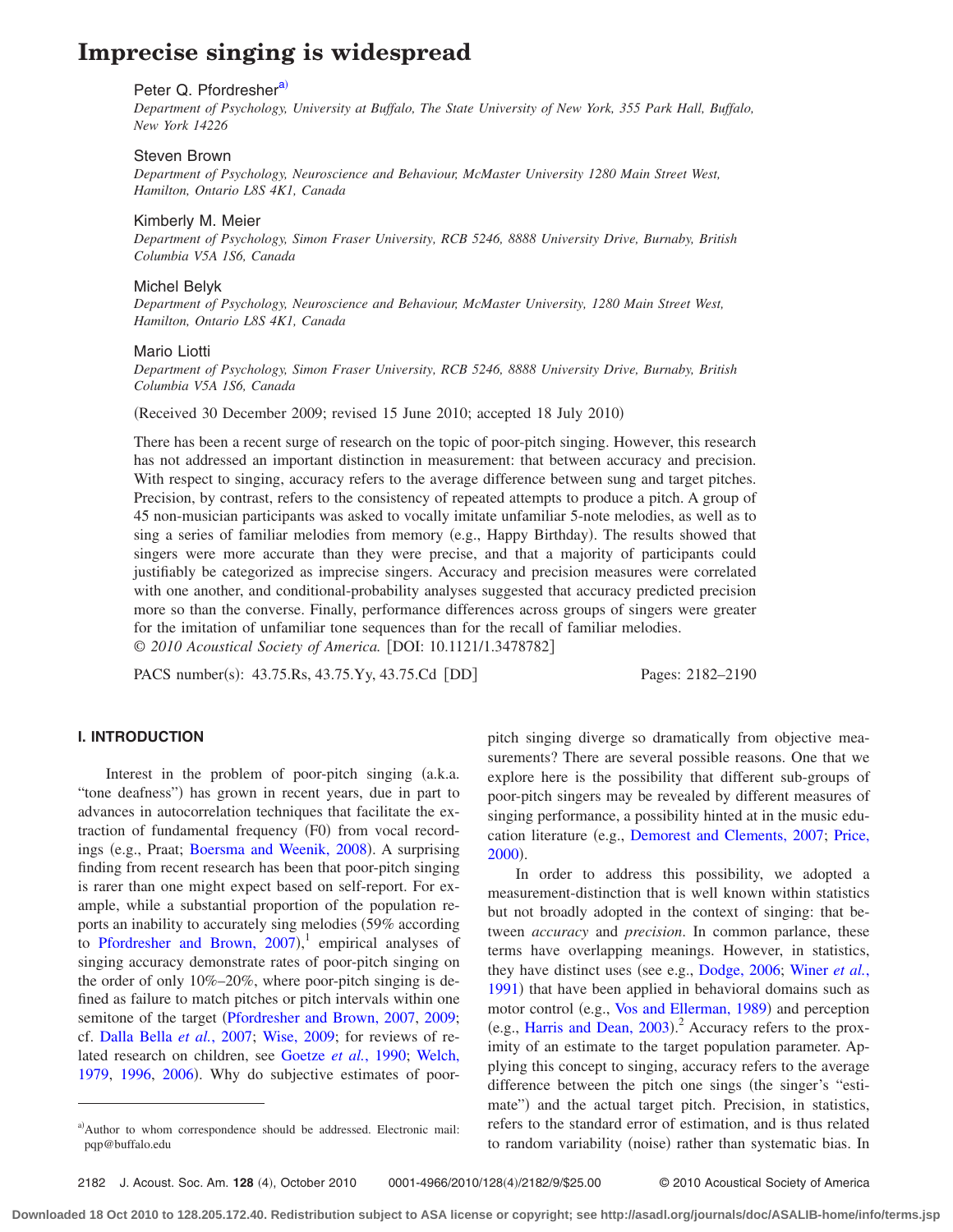<span id="page-1-0"></span>

FIG. 1. (Color online) Hypothetical examples of repeated attempts to sing a single pitch-class. The abscissa of each panel plots the repetition number, and the ordinate displays produced pitch in cents (100 cents=1 semitone) relative to the target pitch-class. Individual panels represent different kinds of singers (see text for details), with summary statistics for produced pitch shown below each panel. The lower row of plots shows probability distributions for produced pitch based on means and standard deviations from the upper plots.

the context of singing, precision relates to the consistency of the pitch one sings on repeated occasions, irrespective of whether any sung pitch meets its target.

Figure [1](#page-1-0) relates these ideas to singing by presenting some hypothetical examples of vocal pitch-matching. Each panel in the top row represents several attempts to reproduce a single pitch-class, shown by the horizontal line at 0 cents. Produced pitches are shown in cents relative to the target pitch (where 100 cents = 1 semitone). Figure  $1(A)$  $1(A)$  $1(A)$  shows a singer who is inaccurate but precise. This singer overshoots the target pitch by  $370$  cents on average (i.e., they sing "sharp") but is nonetheless precise in reproducing the same pitch on each occasion, leading to a low standard deviation across produced pitches (13 cents). The plot below Fig.  $1(A)$  $1(A)$  $1(A)$ shows a Gaussian distribution based on this singer's mean and standard deviation in order to illustrate how these parameters of vocal production function as a singer's "estimate" of some target F0. Some might claim that this person is actually a "good" singer in that a singer of this sort could imitate tunes in a pleasing manner by transposing all the pitches in a melody. Even so, this person would be, strictly speaking, "inaccurate" in that the produced notes are mistuned by greater than a semitone on average.

Figure  $1(B)$  $1(B)$  $1(B)$  demonstrates the converse situation, a singer who is accurate but imprecise. The mean produced pitch across all attempts is close to the correct pitch  $(M=$ -3 cents), as illustrated by the Gaussian plot below Fig. 1([B](#page-1-0)). However, this person is highly imprecise (SD > 100 cents); sometimes singing sharp and sometimes singing flat, therefore leading to a wider Gaussian distribution. Thus, although one might not consider this person to be a "good" singer, the person is, technically speaking, "accurate." Finally, the singer in Fig.  $1(C)$  $1(C)$  $1(C)$  is both inaccurate and imprecise (both M and  $SD > 100$  cents). The produced pitches are on average sharp, and the singer is not consistent with respect to the direction or magnitude of the errors.

We are interested in applying these measurementconstructs to the analysis of singing performance, with two goals in mind. First, we wish to examine whether the classification of singers as "poor-pitch" vs. "normal" singers differs based on whether their performance is assessed with respect to accuracy or precision. Recent research from our group has explicitly addressed classification using accuracy ([Pfordresher and Brown, 2007](#page-8-1)), but little research has ad-dressed precision. [Ternström and Sundberg](#page-8-15) (1988) measured precision for individual sustained pitches (using the standard

**Downloaded 18 Oct 2010 to 128.205.172.40. Redistribution subject to ASA license or copyright; see http://asadl.org/journals/doc/ASALIB-home/info/terms.jsp**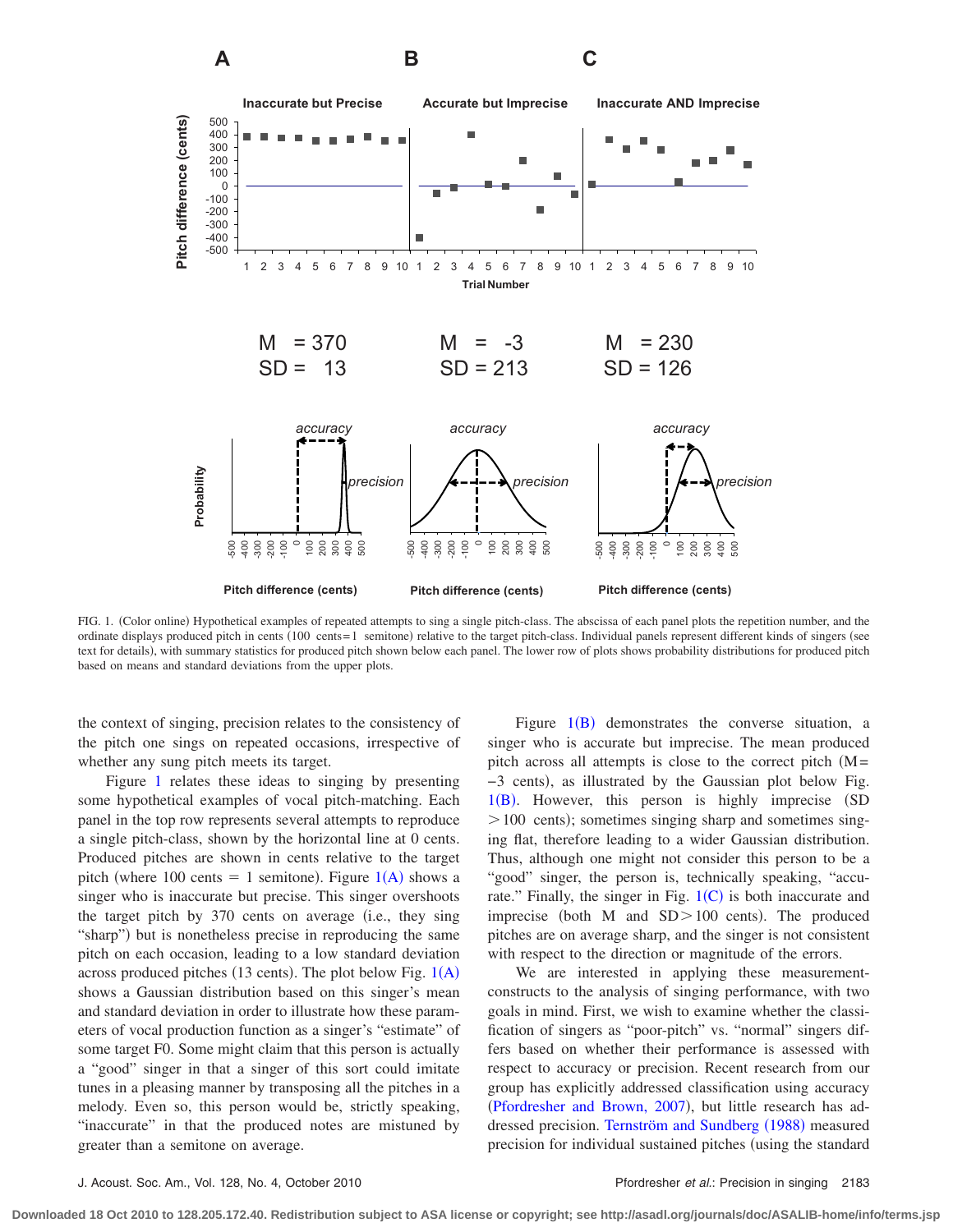deviation of F0 within a note), but did not address precision at the level of pitch matching across notes in the reproduc-tion of a melody. [Dalla Bella](#page-8-3) et al. (2007, [2009](#page-8-16)) reported an analysis similar to precision, called "pitch stability," that being the similarity in pitch across two reproductions of a single phrase. In those studies, participants who exhibited poor-pitch singing according to other measures—such as interval and contour errors—were also deficient with respect to pitch stability. However, it is not clear from these studies how well precision (stability) relates to accuracy on an individual basis.

Our second goal is theoretically based. An important issue with respect to the origin of poor-pitch singing is whether poor-pitch singers are deficient in perception, production, or the connection between the two [Welch, 1979,](#page-8-6) [1985](#page-8-17)). Recent work suggests that poor-pitch singing is best conceptualized as a deficit in the perception-production link—i.e., sensorimotor mapping—in that poor-pitch singers do not appear to be deficient in either perception or non-imitative production tasks ([Pfordresher and Brown, 2007;](#page-8-1) [Wise and Sloboda, 2008;](#page-8-18) [Wise, 2009](#page-8-4)). In principle, a sensorimotor deficit could result from a difficulty in matching a perceptual pitch-target to a particular configuration of the vocal apparatus (cf. [Hutchins](#page-8-19) et al., 2010; [Welch, 1985](#page-8-17)). In the current paper, we wanted to test this view by comparing the production of unfamiliar tone sequences through imitation with the reproduction of familiar melodies from longterm memory. In theory, imitating an unfamiliar sequence should impose a greater burden on sensorimotor mapping than would the reproduction of a melody from long-term memory using a self-selected key. In the latter situation, one may be better able to overcome limitations on sensorimotor mapping through the use of long-term memory.

We report the results of a new study in which musicallyuntrained participants imitated unfamiliar tone sequences and reproduced familiar melodies from memory. Our analyses focus on the relationship between accuracy and precision in song production, and on the influence of task-type (imitation vs. recall) on these two facets of singing skill.

# **II. METHOD**

# **A. Participants**

Forty-five participants were recruited through the introductory psychology mass-testing pool in the Department of Psychology at Simon Fraser University. All participants reported normal hearing and no vocal pathology. The mean age was 20.5 years old (range= 17-31). Twenty-six participants (58%) were female and the rest were male. Forty-one participants reported being right handed and the rest were left handed. The majority of participants had no musical training, and no participant would be typically considered as a "musician," although some had rudimentary grade-school instrumental training.

# **B. Materials and apparatus**

*Vocal imitation task*. For imitations of unfamiliar tone sequences, we constructed 5-note target sequences comprising pitches from the A major scale. The lowest pitch had a

mean fundamental frequency of 110 Hz (A2) for male participants and 220 Hz (A3) for female participants, and all test pitches fell within an octave above this pitch. The other pitches were tuned relative to this tonic note, as based on the equal tempered scale ([Burns, 1999](#page-8-20)). Target sequences were produced by a synthesized voice Vocaloid Leon, Zero-G Limited, Okehampton, U.K.) using a central vowel as the vocal carrier. Each produced note was 600 ms in duration, with no pauses in between notes. During experiments, stimuli were presented as wav files through Windows Media Player, and vocal responses were recorded into Adobe Audition using a Sennheiser Evolution e835 microphone.

Thirty-eight target sequences, each 5 notes in length, were generated to form three levels of sequence complexity.<sup>3</sup> "Note" sequences, the simplest level, consisted of a single repeated pitch. There were  $6$  note trials  $(A, C#, D, E, F#,$ A'). "Interval" sequences, the next level, contained a single pitch-change between notes 2 and 3 (e.g.,  $[A \land D \ D \ D]$ ). There were 12 interval trials, consisting of ascending or descending major seconds, major thirds, perfect fourths, perfect fifths, major sixths, or octaves. "Melody" sequences, the highest level of complexity, comprised sequences of 4 or 5 unique pitches. There were 20 melody trials. These sequences contained both ascending and descending melodic motion. They were designed to contain "principal intervals" that matched large intervals found in the familiar songs (see Results section C). The principal interval was typically embedded in the middle of the sample, although some samples began with it.

*Familiar song task*. Subjects were asked to sing 7 familiar songs in a fixed order at a comfortable tempo, with the lyrics presented to them on a sheet of paper: "Happy Birthday," "Twinkle Twinkle Little Star," "My Bonnie Lies Over the Ocean," "We Wish You a Merry Christmas," "Yellow Submarine," "Jingle Bells," and "Row, Row, Row Your Boat." Participants used the lyrics in order to retrieve songs from memory during production. No auditory cue was provided. Some of the non-native subjects were unfamiliar with particular songs. On average, the subjects performed 6 of the 7 songs.

#### **C. Procedure**

Participants filled out questionnaires regarding demographic information, linguistic background, beliefs about their own singing and musicality, and information about their past exposure to music and singing (e.g., from parents). They also completed the "5-minute hearing test" ([American Acad](#page-8-21)[emy of Otolaryngology, 1989](#page-8-21))—a questionnaire designed to screen for possible hearing loss—and a pitch discrimination task (the results of which will be reported elsewhere).

Sessions began with a warm-up phase that also allowed us to assess features of a participant's vocal range. This included the following tasks: simple conversational speech (e.g., what the participant had for breakfast); passage reading ("The Rainbow Passage"); production of a comfortable pitch; coughing; throat clearing; vocal sweeps to the lowest pitch of the vocal range; and vocal sweeps to the highest note of the vocal range. After this, the 7 familiar songs were sung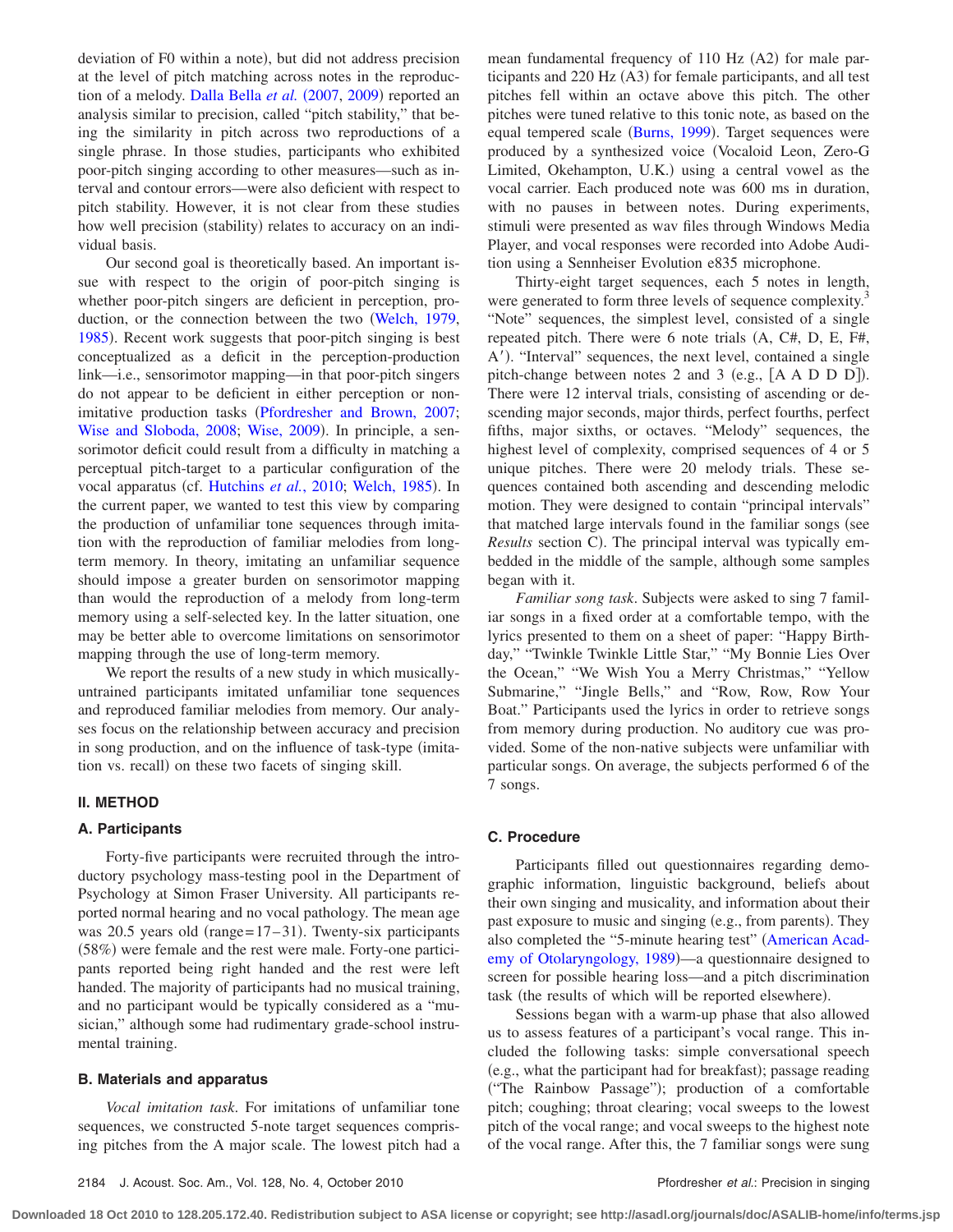while reading printed lyrics. The vocal imitation task was performed last, and was preceded by a series of practice trials. The same random sequence of 38 trials was used for all participants. During this task, participants were encouraged to use the vowel /o/ while imitating pitches. No metronome was used to direct the timing of the produced notes, but the participants were encouraged during the practice trials to match the tempo of the target stimuli as closely as possible.

# **D. Data analysis**

The fundamental frequency (F0) of each produced note was extracted by Praat ([Boersma and Weenik, 2008](#page-8-0)) after identifying the steady-state phase of each sung note (i.e., discarding any tendency to slide toward the pitch at the beginning of a note). F0 measurements were then transformed to cents, relative to the lowest F0 in the sequence. All extracted pitches were checked for possible artifacts, including octave errors. Using this frequency information, four dependent measures were calculated in this study: note accuracy, interval accuracy, note precision, and interval precision.

### *1. Measurement of accuracy in production*

*Note accuracy* refers to the average proximity of each produced F0 to each target F0. We used the equation below to generate an accuracy score for each participant

<span id="page-3-0"></span>
$$
Y = \frac{\sum_{i}^{N} (S_i - T_i)}{N},
$$
\n(1)

where *S* refers to the F0 for a sung note, *T* refers to the target F0, and *i* indexes serial position out of *N* notes in a sequence. Note accuracy scores are positive when a participant sings "sharp," on average, negative when a participant is "flat," and zero for perfect accuracy. When computing note accuracy for an individual, the sign of each difference must be preserved, otherwise precision and accuracy are confounded ([Schutz and Roy, 1973](#page-8-22)). However, after assessing an individual's mean note accuracy, the sign may be removed when comparing that individual to others without confounding accuracy and precision, which we do for the purpose of computing linear regressions.

Note accuracy scores are only relevant when evaluating performance on imitation tasks, since stimulus sequences have specific F0 targets for each note. Such absolute-pitch targets do not exist when people recall familiar melodies from memory, since such melodies are commonly heard in many different keys (cf. [Halpern, 1989](#page-8-23)). For such stimuli, the only accuracy measurement that can be applied is "interval accuracy," since this is a measurement of relative pitch. Interval accuracy is of course applicable to imitations as well.

*Interval accuracy*, like note accuracy, measures the proximity of produced F0 to target F0. However, interval accuracy measures pairwise differences between adjacent produced notes compared to the associated pairwise differences between target notes:

<span id="page-3-1"></span>
$$
Y = \frac{\sum_{i}^{N-1} (|S_{i+1} - S_i| - |T_{i+1} - T_i|)}{N-1}.
$$
 (2)

The primary difference between Eq.  $(2)$  $(2)$  $(2)$  and Eq.  $(1)$  $(1)$  $(1)$  is that comparisons between sung and target performances are based on relative-pitch information. Note that Eq. ([2](#page-3-1)) uses the absolute value of each interval size and thus does not encode interval direction (for a similar measure, see [Dalla](#page-8-16) Bella et al.[, 2009](#page-8-16)). Our reasoning for this relates to the interpretation of the sign for different sorts of errors. According to Eq.  $(2)$  $(2)$  $(2)$ , positive values of interval accuracy indicate that a participant sings intervals larger than the target interval, on average, whereas negative values indicate compression of the sung intervals and zero indicates perfect accuracy. If we did not take the absolute value of interval size, then predictions would vary complexly as a function of targetinterval direction and error type.<sup>4</sup>

#### *2. Measurement of precision in production*

*Note precision* refers to the consistency with which a singer produces specific pitch classes across repeated occurrences, independent of the proximity of each occurrence to the target pitch. This can be measured using the standard deviation of produced F0s for a given pitch class (cf. [Tern](#page-8-15)[ström and Sundberg, 1988,](#page-8-15) who used this definition for precision of a single sustained tone):

<span id="page-3-2"></span>
$$
Y_{PC} = \sqrt{\frac{\sum_{i}^{N(PC)} (S_i - M_{PC})^2}{N_{PC}}},
$$
\n(3)

Where *M* denotes the average F0 sung by a given participant for a single pitch class (PC). Constraining the estimate of precision to a single pitch class (e.g., C#) is critical because pooling together pitch classes would cause this measure of precision to be influenced (perhaps primarily) by overall pitch range. Once precision is measured within each pitch class, the mean across all pitch classes is used to generate the measure of precision for a given participant. Note that Eq.  $(3)$  $(3)$  $(3)$  makes no reference to target pitch  $(T)$  and is thus independent of accuracy. Higher values indicate imprecise singing and zero indicates perfect precision.

*Interval precision* was measured in exactly the same way as note precision, except that the terms *S* and *M* reflect transitions from one interval to the next. We first computed standard deviations separately for each interval class (based on the size and direction of the interval), and then averaged across all interval classes for a participant.

# **III. RESULTS**

Individual differences across singers were defined both categorically and continuously. Categorical distinctions across singers were used to classify singers as "inaccurate" and/or "imprecise" based on musically-relevant criteria. More specifically, singers were categorized as *inaccurate* if their accuracy score (for notes or intervals) was greater than

**Downloaded 18 Oct 2010 to 128.205.172.40. Redistribution subject to ASA license or copyright; see http://asadl.org/journals/doc/ASALIB-home/info/terms.jsp**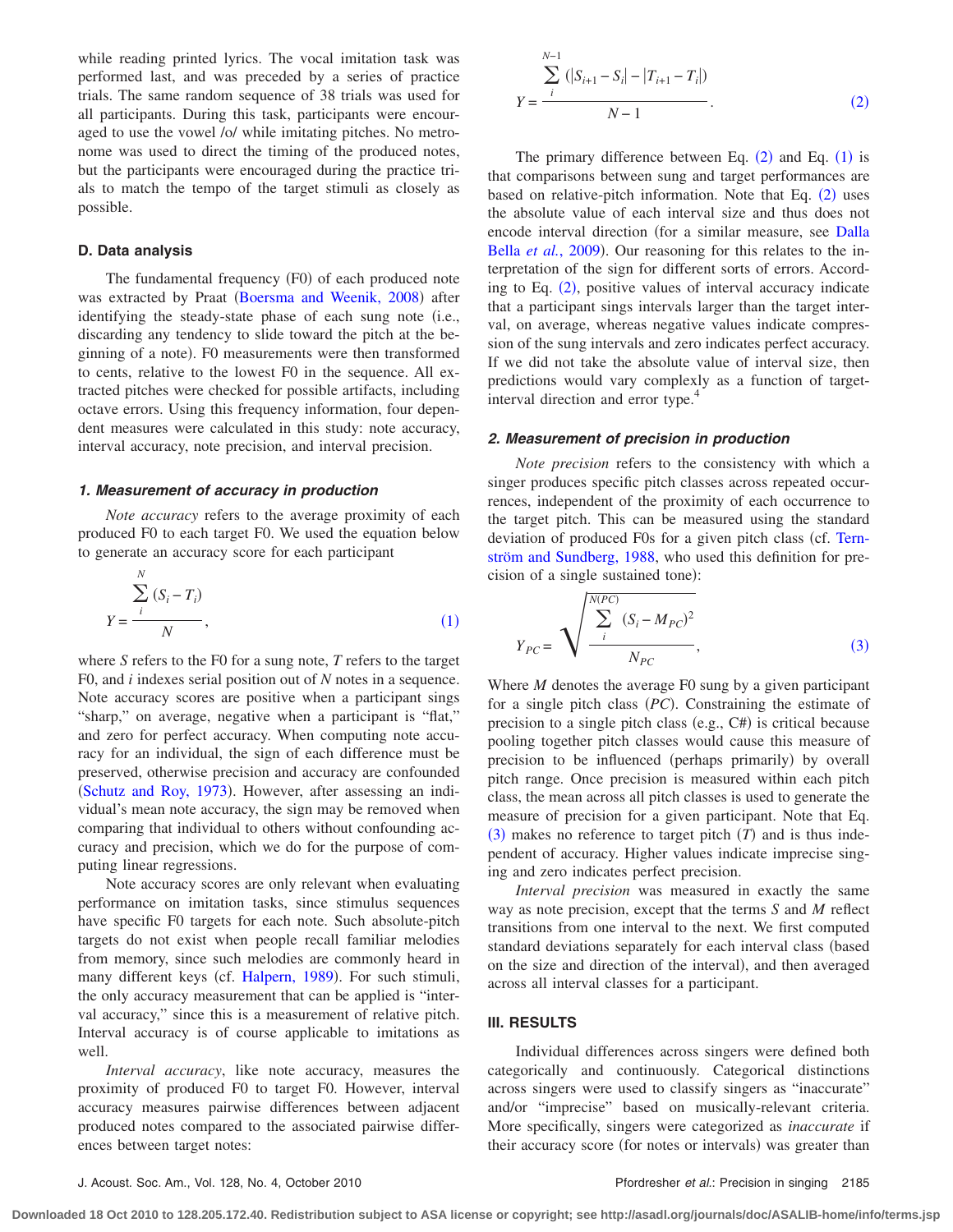<span id="page-4-0"></span>TABLE I. Categorization of participants according to accuracy and precision based on the reproduction of notes in unfamiliar tone sequences.

|            | Precise<br>$(\%)$ | Imprecise<br>$(\%)$ | Sum<br>$(\%)$ |
|------------|-------------------|---------------------|---------------|
| Accurate   | 42                | 44                  | 87            |
| Inaccurate | 2                 | 11                  | 13            |
| Sum        | 44                | 56                  |               |

or equal to  $+100$  cents (i.e., "sharp" by a semitone or greater, on average) or less than or equal to  $-100$  cents ("flat," on average). Similarly, singers were categorized as *imprecise* if their precision score exceeded 100 cents. Since precision scores are standard deviations, no negative values can occur. Categorical analyses were used to address the frequency of inaccuracy and imprecision in the subject population, whereas continuous analyses (which represent average scores for each individual) were used for correlations. None of the groups defined with respect to accuracy or precision differed with respect to performance on warm-up tasks, nor did performance on warm-up tasks in general correlate with measures of accuracy or precision.<sup>5</sup> Participants may thus be considered equivalent with respect to basic vocal motor production, including vocal range and comfort pitch.

# **A. Note accuracy/precision while imitating unfamiliar tone sequences**

We defined poor-pitch singing in our previous studies based on inaccuracy in note production ([Pfordresher and](#page-8-1) [Brown, 2007,](#page-8-1) [2009](#page-8-2)), and we do the same thing here by analyzing the accuracy and precision of notes across all pitch classes. This analysis can only be performed for the imitation task, as there were no fixed-pitch standards for the notes of the familiar songs. Table [I](#page-4-0) shows rates of inaccuracy and imprecision in our sample and Fig. [2](#page-4-1) shows specific values for each participant on each continuum.

A simple but critical finding is that the rate of imprecision greatly exceeds the rate of inaccuracy. Whereas a small but significant percent of participants was classified as inaccurate (13%), a majority of participants (56%) was classified as imprecise. Thus, imprecise singing is widespread, not only relative to inaccurate singing but in absolute terms. It is significant to point out that we have seen frequencies of inaccuracy of around 15% in three studies now, performed in three different geographic locations ([Pfordresher and Brown,](#page-8-1) [2007,](#page-8-1) [2009](#page-8-2)). Hence, this rate has emerged as a robust finding in research on poor-pitch singing. The difference between accuracy and precision also holds when one examines mean accuracy and precision scores (in cents) across participants. With respect to signed accuracy scores, the mean across participants was  $-47.7$  cents (SE=13.8 cents), and the mean of the absolute value of these scores (as shown in Fig.  $2$ ) is 54.8 cents  $(SE = 13.1)$ . By contrast, the mean of the precision scores was  $126.1$  cents (SE= $13.6$ ).

We now address the relationship between accuracy and precision, with a focus on whether one parameter serves as a predictor of the other. Figure  $2(A)$  $2(A)$  $2(A)$  shows a scatterplot displaying the relationship between these scores for notes. Ac-

<span id="page-4-1"></span>



# **B) Intervals: Unfamiliar melodies**



# **C) Intervals: Familiar melodies**



FIG. 2. Scatterplots relating accuracy and precision (in cents) for (A) the reproduction of notes from unfamiliar tone sequences, (B) the reproduction of intervals from unfamiliar tone sequences, and (C) the reproduction of intervals from familiar melodies. Each element of each plot represents mean performance for a single individual (converted to an absolute value), and dashed lines highlight criteria for imprecision and inaccuracy.

curacy and precision scores for notes were significantly correlated,  $r(43)=0.38$ ,  $p<0.01$ , and the correlation was stronger if two outliers with note accuracy scores greater than 350 cents were removed,  $r(41)=0.56$ ,  $p<0.01$ . Based on this relationship, we assessed the conditional probability associated with inaccuracy and imprecision, which refers to the probability of the joint occurrence of each deficit  $(11\%$  in Table [I](#page-4-0)) divided by base rates associated with im-

**Downloaded 18 Oct 2010 to 128.205.172.40. Redistribution subject to ASA license or copyright; see http://asadl.org/journals/doc/ASALIB-home/info/terms.jsp**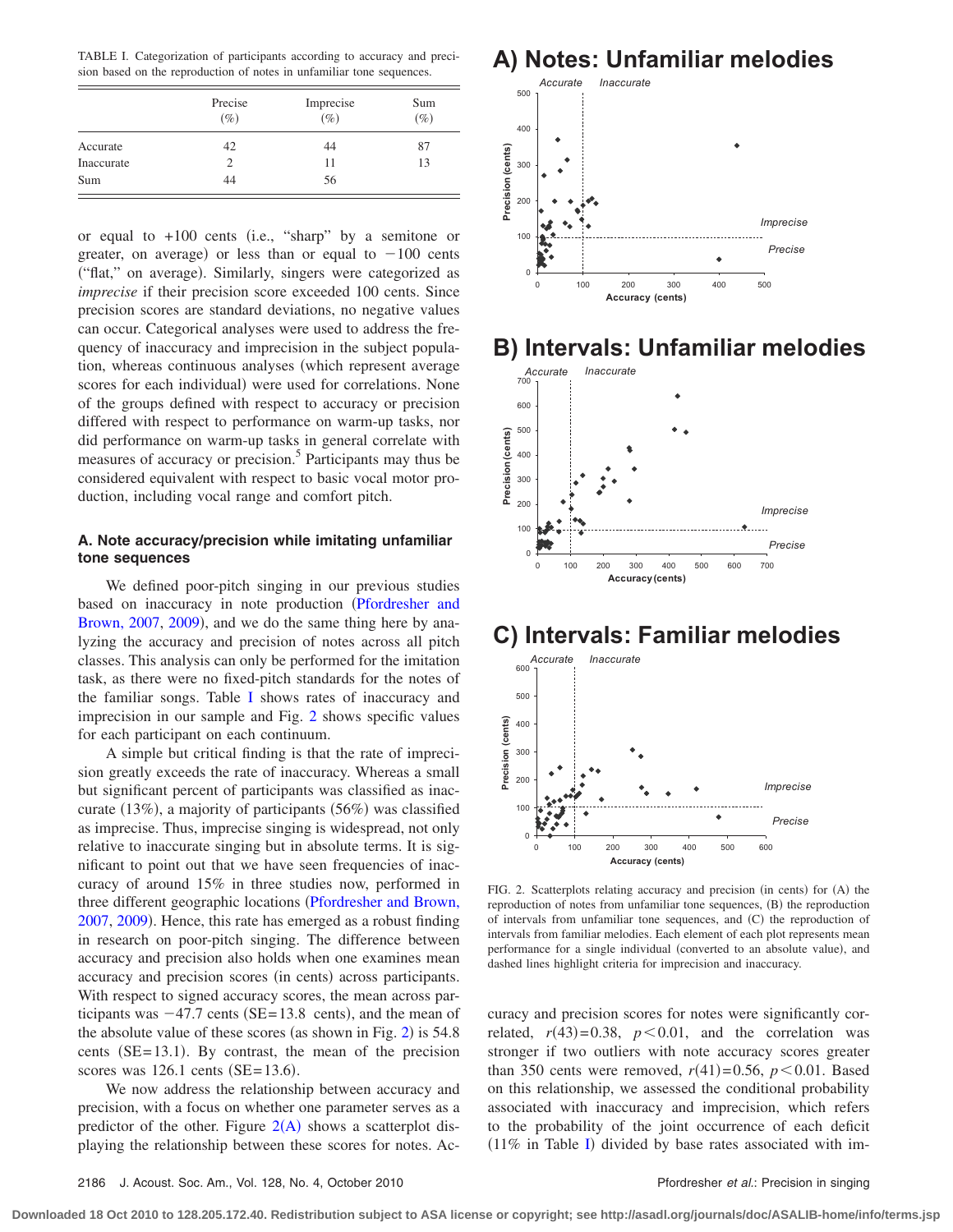<span id="page-5-0"></span>TABLE II. Categorization of participants according to accuracy and precision based on the reproduction of intervals in unfamiliar tone sequences.

|            | Precise<br>$(\%)$ | Imprecise<br>$(\%)$ | Sum<br>$(\%)$ |
|------------|-------------------|---------------------|---------------|
| Accurate   | 42 (38)           | 22(13)              | 64(51)        |
| Inaccurate | 0(2)              | 36(47)              | 36(49)        |
| Sum        | 42(40)            | 58 (60)             |               |

*NOTE:* Numbers in parentheses show percentages when intervals are limited to "principal intervals" that also appear in the familiar tunes.

precision (56%) or inaccuracy (13%). The conditional probability of being categorized as imprecise given that one is inaccurate, *p*(imprecise inaccurate), was 83%. By contrast,  $p$ (inaccurate imprecise) was substantially lower, 20%. Inaccuracy thus predicts imprecision more so than the reverse. This finding is further supported by examining Fig.  $2(A)$  $2(A)$  $2(A)$ , in which crosshairs highlight boundaries for inaccuracy and imprecision. Inaccurate singers were, with only one exception, also imprecise, which can be seen by comparing the upper and lower right-hand sections. By contrast, accurate singers were similarly likely to precise or imprecise, which can be seen by comparing the upper and lower left-hand sections.

One question that arises upon inspecting Fig.  $2(A)$  $2(A)$  $2(A)$ relates to the validity of our 100-cent cutoff. Although we consider this cutoff to be justified on musical grounds, and it has the advantage of consistency with past research (e.g., error analyses in [Dalla Bella](#page-8-3) *et al.*, 2007; [Pfordresher and](#page-8-1) [Brown, 2007](#page-8-1)), two other cutoffs are justifiable. For instance, a more liberal cutoff of 250 cents would classify as inaccurate the participants who appear visually as outliers in Fig.  $2(A)$  $2(A)$  $2(A)$ . A more conservative cutoff at 50 cents would likewise separate the cluster of participants whose accuracy hovers around 100 cents from the rest, and would function as a divider between correct and incorrect pitch classes. Given a 250-cent criterion, base rates of imprecision still exceed inaccuracy,  $p(\text{imprecision}) = 11\%, p(\text{inaccuracy}) = 4\%, \text{and}$ conditional probabilities match the relationship found for the 100-cent criterion,  $p(\text{imprecise}|\text{inaccurate}) = 50\%$ ,  $p(\text{inaccurate}|\text{imprecise}) = 20\%$ . Likewise, results obtained using a 50-cent criterion were qualitatively identical to those obtained with the 100-cent criterion:  $p(\text{imprecision}) =$ 73%,  $p(\text{inaccuracy}) = 31\%$ ,  $p(\text{imprecise}|\text{inaccurate}) = 93\%$ ,  $p(\text{inaccurate} | \text{imprecise}) = 39\%.$ 

# **B. Interval accuracy/precision while imitating unfamiliar tone sequences**

We now address the accuracy and precision with which singers imitated interval size when reproducing unfamiliar tone sequences. Table [II](#page-5-0) shows rates of inaccuracy and imprecision, and Fig.  $2(B)$  $2(B)$  $2(B)$  shows specific values for each participant on each continuum. Rates of both inaccuracy and imprecision are larger for interval measures than for note measures according to Table [II,](#page-5-0) and mean accuracy scores (signed M= $-83.14$ , SE= 16.8; absolute value M=90.8, SE  $= 15.9$ ) were lower than mean precision scores (M= 155.66,  $SE = 16.8$ ), though the differences were smaller than those found for note measures. Overall, the accuracy of intervals

<span id="page-5-1"></span>TABLE III. Categorization of participants according to accuracy and precision based on the reproduction of "principal intervals" in familiar melodies.

|            | Precise<br>$(\%)$ | Imprecise<br>$(\%)$ | Sum<br>$(\%)$ |
|------------|-------------------|---------------------|---------------|
| Accurate   | 44                | 20                  | 64            |
| Inaccurate |                   | 31                  | 36            |
| Sum        | 49                | 51                  |               |

was much poorer than the accuracy of notes, whereas precision remained more consistent across both measures.<sup>6</sup> Nevertheless, rates of imprecision still exceeded rates of inaccuracy by a wide margin.

All inaccurate singers were imprecise singers according to interval measures, leading to  $p$ (imprecise inaccurate) = 100%. By contrast, many imprecise singers were accurate, leading to a lower conditional probability of inaccuracy given imprecision,  $p$ (inaccurate imprecise) =  $62\%$ . As shown in Fig.  $2(B)$  $2(B)$  $2(B)$ , inaccuracy and imprecision for intervals were correlated even more strongly than for note measures,  $r(43)=0.77$   $p<0.01$ , and this relationship was strengthened by the removal of one outlier (who was also an outlier according to note measures, being inaccurate yet precise),  $r(42)=0.91$ ,  $p<0.01$ . Thus, interval measures for unfamiliar tone sequences replicated what we found for note measures, despite the higher rates of inaccuracy and imprecision for intervals. Not surprisingly, correlations between note and interval were high and this pertained to measurements of accuracy,  $r(43)=0.61$ ,  $p < 0.01$ , as well as precision  $r(43)$  $= 0.92, p < 0.01.$ 

# **C. Interval accuracy/precision while singing familiar melodies**

Finally, we analyzed the accuracy and precision of interval size while singing familiar melodies from long-term memory. Analyses of familiar melodies focused on "principal intervals," which were also present in the samples of the unfamiliar tunes and represent large-sized yet common melodic intervals. These intervals included ascending and descending perfect  $5<sup>th</sup>s$ , ascending perfect  $4<sup>th</sup>s$ , and ascending major  $6<sup>th</sup>$ s. When comparing performance on familiar melodies with performance on unfamiliar tone sequences, we limited our analyses to these principal intervals. The frequency of principal intervals across individuals was slightly higher in familiar songs (frequency of each interval class  $M = 4.17$ ,  $SD = 1.66$ than in unfamiliar imitations  $(M=3.24,$  $SD = 0.75$ ), and due to the large number of observations this difference was significant,  $t(351)=3.93$ ,  $p<0.01$ . However, interval frequency was not correlated with interval precision, and follow-up analyses that statistically removed the effect of interval frequency from interval precision yielded the same differences across task as those we report below. It is also worth noting that the range of mean pitches used to sing principal intervals in familiar songs (range across both genders= $113$  to 295 Hz= $1663$  cents) was very similar to the range of mean pitches across imitation trials (range  $= 113$  to 303 Hz=1712 cents).

Table [III](#page-5-1) shows rates of inaccuracy and imprecision, and

**Downloaded 18 Oct 2010 to 128.205.172.40. Redistribution subject to ASA license or copyright; see http://asadl.org/journals/doc/ASALIB-home/info/terms.jsp**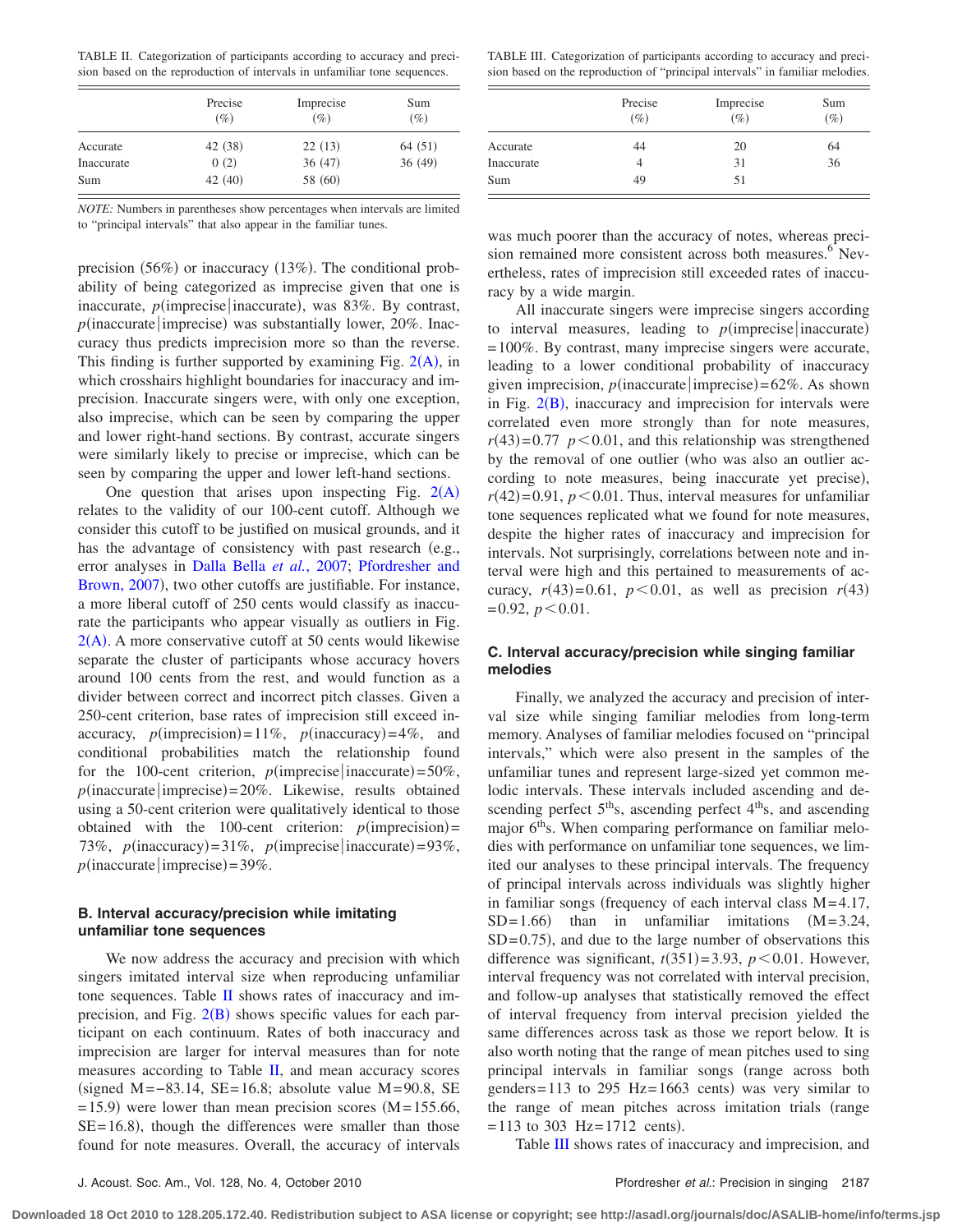Fig.  $2(C)$  $2(C)$  $2(C)$  shows specific values for each participant on each continuum. Rates of interval inaccuracy and imprecision were somewhat lower than were found when analyzing the same "principal intervals" during the imitation of unfamiliar tone sequences (see percentages in parentheses in Table [II](#page-5-0)). This was also true for mean accuracy and precision scores for principal intervals (signed accuracy scores for familiar melodies  $M=-73.0$ , SE=20.2, for imitations  $M=-119.3$ , SE= 22.9; absolute value of signed accuracy scores for familiar melodies  $M=106.93$ ,  $SE=16.5$ , for imitations M  $= 130.39$ , SE $= 21.5$ ; precision scores for familiar melodies  $M = 119.56$ ,  $SE = 10.9$ , for imitations  $M = 178.6$ ,  $SE = 22.5$ ).

As in our other analyses, accuracy and precision measures were significantly correlated,  $r(43)=0.45$ ,  $p<0.01$ , and the conditional probability of imprecision given inaccuracy exceeded the converse,  $p(\text{imprecise}|\text{inaccurate}) = 88\%,$  $p(\text{inaccurate} | \text{imprecise}) = 61\%$ . Furthermore, performance on principal intervals was significantly correlated across familiar melodies and unfamiliar tone sequences both for accuracy,  $r(43)=0.49$ ,  $p < 0.05$ , and precision,  $r(43)=0.47$ ,  $p$  $0.05$ . In categorical terms, 73% of participants were categorized the same with respect to accuracy (accurate or inaccurate) for both familiar melodies and unfamiliar tone sequences, and 60% were categorized the same with respect to precision.

# **D. Analyses of group performance**

As stated in the introduction, one of our goals was to determine whether inaccurate and/or imprecise singers are selectively deficient on imitation tasks versus the reproduction of familiar melodies from memory. We defined groups of singers ("accurate," "imprecise," or "inaccurate and imprecise") based on *note* measures (not interval measures) in order to maintain continuity with the standards introduced in our previous work ([Pfordresher and Brown, 2007](#page-8-1)). We removed from consideration the single outlier who was categorized as inaccurate yet precise for notes.

We first assessed interval accuracy as a function of singer group and task, shown in Fig.  $3(A)$  $3(A)$  $3(A)$ . A 2-way analysis of variance (ANOVA) with the between-participants factor group (accurate, imprecise, or inaccurate and imprecise) yielded a main effect of group,  $F(2, 42) = 8.80$ ,  $p < 0.01$ , but no main effect of task, and no group $\times$  task interaction. A Tukey's post-hoc test on the main effect of group (with  $\alpha$  set to 0.05) suggested that accurate singers' performance exceeded that of both other groups, who did not differ from each other. It is worth noting that interval accuracy scores are overwhelmingly negative, reflecting the overarching tendency for compression in the production of intervals, a tendency in poor-pitch singing that has been noted elsewhere ([Dalla Bella](#page-8-16) et al., 2009; [Pfordresher and Brown, 2007](#page-8-1)).

We next assessed interval precision as a function of group and task, as shown in Fig.  $3(B)$  $3(B)$  $3(B)$ . The ANOVA (which used the same design as for interval accuracy) revealed a main effect of group,  $F(2, 42) = 11.35$ ,  $p < 0.01$ , a main effect of task,  $F(1, 42) = 12.11$ ,  $p < 0.01$ , and a significant group x task interaction,  $F(2, 42) = 9.35$ ,  $p < 0.01$ . The main effect of task relates to the fact that intervals were sung more pre-

<span id="page-6-0"></span>

FIG. 3. Reproduction of intervals as a function of group (defined by note accuracy/precision) and task (imitation of unfamiliar tone sequences versus recall of familiar melodies). Error bars represent 1 between-participant standard error of the mean. Individual panels display means for (A) interval accuracy (in cents), (B) interval precision (in cents), and (C) proportion of errors in interval direction. In each plot, larger absolute values indicate poorer performance.

cisely during the production of familiar songs M  $= 120$  cents) than the imitation of unfamiliar tone sequences  $(M=179 \text{ cents})$ . A Tukey's post-hoc test  $(\alpha=0.05)$  was used to analyze the main effect of group, which was similar to

**Downloaded 18 Oct 2010 to 128.205.172.40. Redistribution subject to ASA license or copyright; see http://asadl.org/journals/doc/ASALIB-home/info/terms.jsp**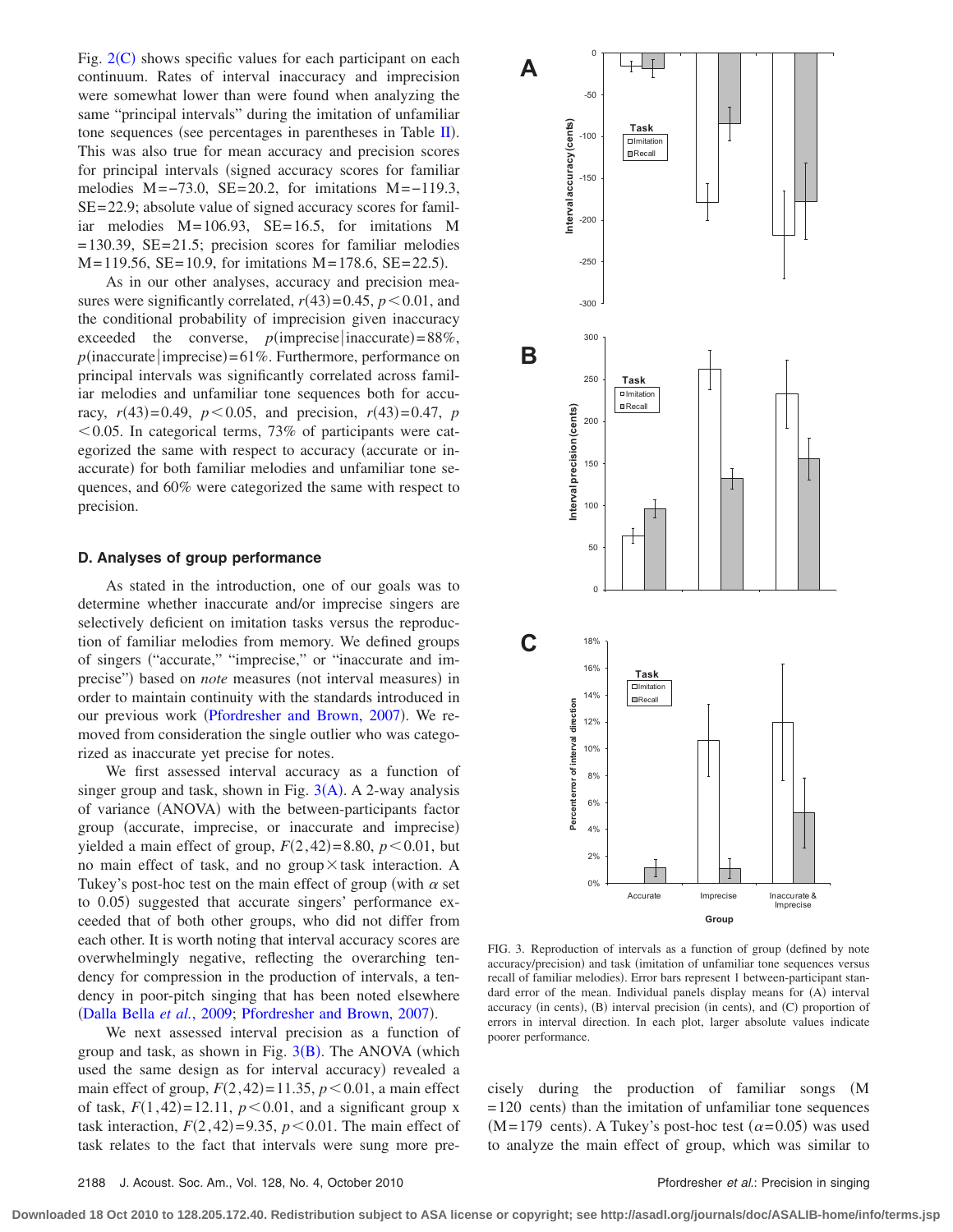what we found for accuracy. We analyzed the interaction through 3 orthogonal contrasts that assessed the effect of task within each group. The only contrast that was significant was for the imprecise group, who were more imprecise when imitating unfamiliar sequences than when singing familiar melodies from memory  $(p<0.01)$ .

The fact that our interval metrics disregard interval direction leaves open the question as to how accurately interval directions were reproduced. We thus analyzed the proportion of intervals on which participants produced an interval in the wrong direction, shown in Fig.  $3(C)$  $3(C)$  $3(C)$ . The results were quite similar to those found for interval precision, even though these metrics are in principle independent. There was a main effect of group,  $F(2, 42)=8.76$ ,  $p<0.01$ , a main effect of task,  $F(1, 42) = 9.96$ ,  $p < 0.01$  and a group  $\times$  task interaction,  $F(2, 42)=4.73$ ,  $p<0.05$ . Familiar songs were again produced more accurately than unfamiliar tone sequences, and accurate singers outperformed both other groups combined. Similar to interval precision, orthogonal contrasts used to analyze the interaction revealed that task only influenced performance of imprecise singers  $(p<0.01)$ , who produced more errors when imitating unfamiliar tone sequences than when singing familiar melodies from memory.

# **E. Relating objective measures to subjective evaluations**

In the introduction, we mentioned the asymmetry between individuals' self-evaluations of singing skill and the rate at which inaccurate singing is found. By contrast, rates of imprecise singing are closer to rates of self-evaluated "poor pitch" singing. Similarity in rates of "poor" evaluations across objective and subjective measures, however, do not address whether measures of accuracy and/or precision can predict subjective evaluations of singing quality for individual singers, an issue we turn to here.

To address this issue, we applied accuracy and precision to a previous data set ([Pfordresher and Brown, 2007](#page-8-1)). Selfreport data, which were not accessible for the current data set, were available for this sample. We focus on one item within the "musical self-perception" battery that was completed by these participants, on which participants made ratings, on a scale from 1 to 7, of their agreement with the statement "I am a good singer." The median rating across participants was 2, indicating overall low self-evaluations of singing ability.

We analyzed accuracy and precision of notes for these 40 singers (the analyses reported by [Pfordresher and Brown](#page-8-1) ([2007](#page-8-1)) did not adopt this distinction), who sang stimuli similar to those used in the unfamiliar imitation trials here. As in the current data, rates of imprecision were higher than inaccuracy (54% imprecise, 15% inaccurate), and the conditional probability of imprecision given inaccuracy 100% for this data set) was higher than the conditional probability of inaccuracy given imprecision (33%).

Agreement between these objective measures and the subjective self-evaluations was established via multiple regression, using objective measures of accuracy and precision to predict self-evaluations. One outlier was removed from this analysis whose data fit the opposite trend to the rest of the participants (suggesting confusion about the rating scale). After removing this participant, the multiple regression predicted a modest but significant proportion of the variance,  $R^2$ =0.20,  $p$  < 0.05. Most important, analyses of semi-partial correlation coefficients revealed that precision, but not accuracy, independently predicted self-reports,  $\beta = -0.40$ , *p*  $<$  0.05. Thus, as suggested in the introduction, perception of one's own singing ability may be more closely related to precision than to accuracy in production.

# **IV. DISCUSSION**

The present results have several important implications for research on poor-pitch singing. First is the fact that rates of inaccuracy and imprecision—two metrics of poor-pitch singing—differ. Imprecision appears to be widespread, characterizing the majority of participants according to every analysis reported here  $(54\% - 56\%$  for notes, and  $58\% - 60\%$ for intervals), whereas inaccuracy appears at substantially lower rates (mean difference between rates of inaccuracy and imprecision=23% across all analyses). The present data thus argue for the utility of distinguishing accuracy and precision in the analysis of singing. A single measure may not appropriately summarize base rates of musical deficits in the population.

Second, the current results build on recent efforts to generate a taxonomy of poor-pitch singing. Previous work has focused on the extent to which deficits in production and perception are correlated, the suggestion being that such associations are present in some but not all poor-pitch singers (e.g., [Dalla Bella](#page-8-3) et al., 2007; [Pfordresher and Brown, 2007](#page-8-1)). Along these lines, the current data highlight the fact that production deficits may differ in kind. In addition, they show that, while accuracy and precision are independent measures of performance, they do not reflect independent deficits of singing. Moreover, the overlap between these measures was asymmetric: whereas an imprecise singer may or may not be inaccurate, an inaccurate singer is virtually always imprecise. Inaccuracy thus seems to be a deeper deficit than imprecision. In practical terms, it should be very uncommon to find an inaccurate singer who simply transposes melodies while still maintaining correct relative-pitch relations.

Third, the current research addresses the degree to which deficits in singing are influenced by singing task, by having participants either imitate unfamiliar tone sequences or recall familiar melodies from long-term memory. In general, performance across these tasks was highly correlated: an imprecise imitator tended to be an imprecise singer of familiar songs. However, performers who were classified as imprecise—regardless of their accuracy—showed relatively greater imprecision when imitating novel melodies than when reproducing familiar melodies based on long-term memory. By contrast, accurate and precise singers yielded results that were nominally (though non-significantly) in the opposite direction. Finally, singers categorized as inaccurate and imprecise were deficient in both tasks. This result is striking given that our imitation task might appear to be an easier task than singing songs from memory because partici-

**Downloaded 18 Oct 2010 to 128.205.172.40. Redistribution subject to ASA license or copyright; see http://asadl.org/journals/doc/ASALIB-home/info/terms.jsp**